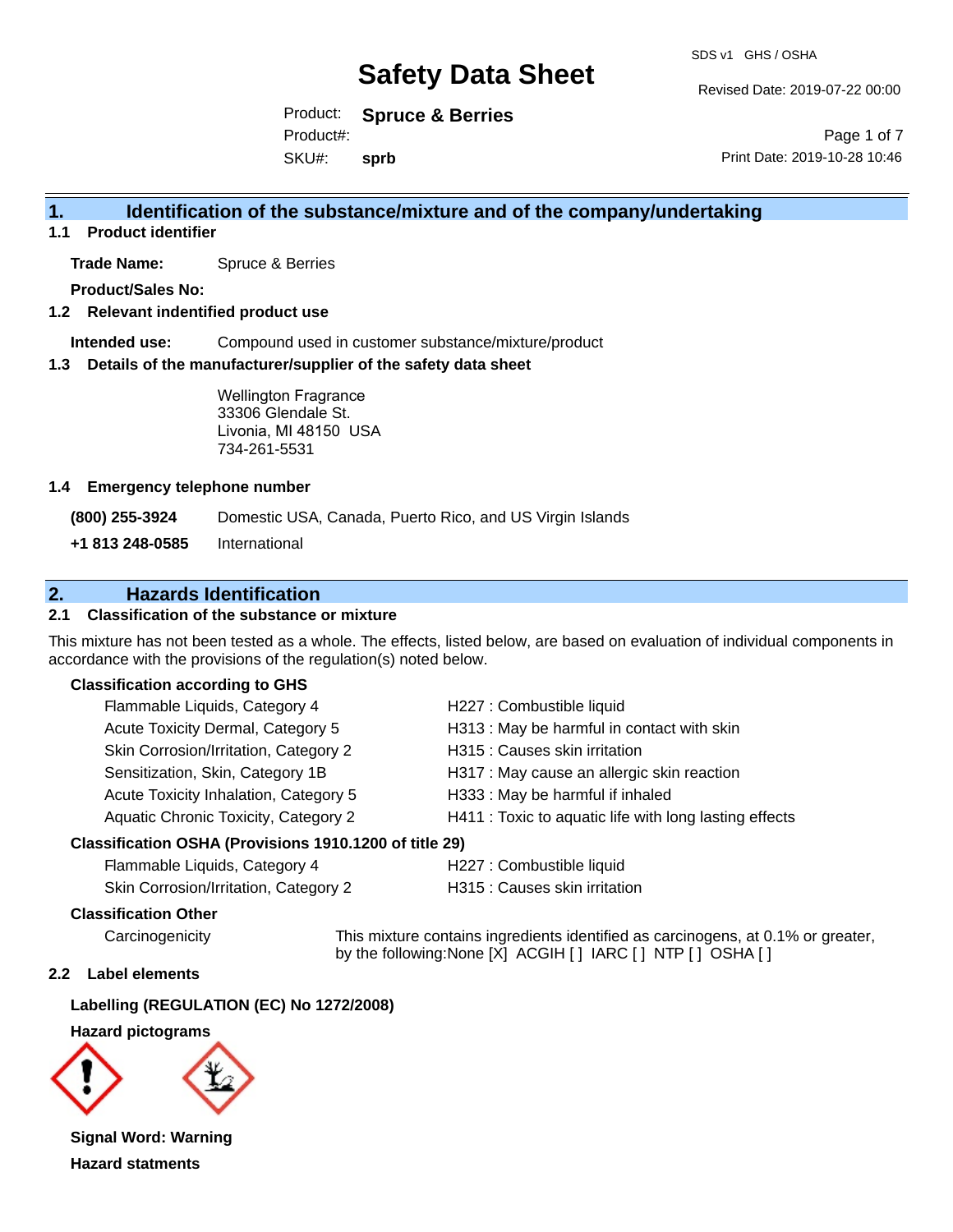#### SDS v1 GHS / OSHA

# **Safety Data Sheet**

Revised Date: 2019-07-22 00:00

Print Date: 2019-10-28 10:46

Page 2 of 7

| Product: |  | <b>Spruce &amp; Berries</b> |
|----------|--|-----------------------------|
|----------|--|-----------------------------|

SKU#: Product#: **sprb**

| H <sub>227</sub>                | Combustible liquid                                                                                                                    |
|---------------------------------|---------------------------------------------------------------------------------------------------------------------------------------|
| H313                            | May be harmful in contact with skin                                                                                                   |
| H315                            | Causes skin irritation                                                                                                                |
| H317                            | May cause an allergic skin reaction                                                                                                   |
| H333                            | May be harmful if inhaled                                                                                                             |
| H411                            | Toxic to aquatic life with long lasting effects                                                                                       |
| <b>Precautionary Statements</b> |                                                                                                                                       |
| <b>Prevention:</b>              |                                                                                                                                       |
| P <sub>235</sub>                | Keep cool                                                                                                                             |
| P <sub>264</sub>                | Wash hands thoroughly after handling                                                                                                  |
| P272                            | Contaminated work clothing should not be allowed out of the workplace                                                                 |
| P <sub>273</sub>                | Avoid release to the environment                                                                                                      |
| Response:                       |                                                                                                                                       |
| P302 + P352                     | IF ON SKIN: Wash with soap and water                                                                                                  |
| $P304 + P312$                   | IF INHALED: Call a POISON CENTER or doctor/physician if you feel unwell                                                               |
| $P333 + P313$                   | If skin irritation or a rash occurs: Get medical advice/attention                                                                     |
| P362                            | Take off contaminated clothing and wash before reuse                                                                                  |
| P363                            | Wash contaminated clothing before reuse                                                                                               |
| P370 + P378                     | In case of fire: Use Carbon dioxide (CO2), Dry chemical, or Foam for extinction. Do not use<br>a direct water jet on burning material |
| P391                            | <b>Collect Spillage</b>                                                                                                               |
| Othar Uazarda                   |                                                                                                                                       |

## **2.3 Other Hazards**

**no data available**

### **3. Composition/Information on Ingredients**

#### **3.1 Mixtures**

This product is a complex mixture of ingredients, which contains among others the following substance(s), presenting a health or environmental hazard within the meaning of the UN Globally Harmonized System of Classification and Labeling of Chemicals (GHS):

| EC#                  | Conc.<br>Range | <b>GHS Classification</b>                                     |
|----------------------|----------------|---------------------------------------------------------------|
| 204-727-6            | $60 - 70 \%$   | H227; H316; H401                                              |
| Isobornyl acetate    |                |                                                               |
| 227-813-5            | $5 - 10 \%$    | H226; H304; H315; H317; H400; H410                            |
|                      |                |                                                               |
| 201-061-8            | $5 - 10 \%$    | H317; H401; H411                                              |
|                      |                |                                                               |
| 220-410-5            | $2 - 5%$       | H316; H401                                                    |
| Isobornyl propionate |                |                                                               |
| 201-234-8            | $2 - 5%$       | H228; H320; H400; H410                                        |
| Camphene             |                |                                                               |
| 250-954-9            | $1 - 2 \%$     | H303; H317; H401                                              |
|                      |                |                                                               |
|                      |                | Ethyl Methylphenylglycidate<br>4-tert-Butylcyclohexyl acetate |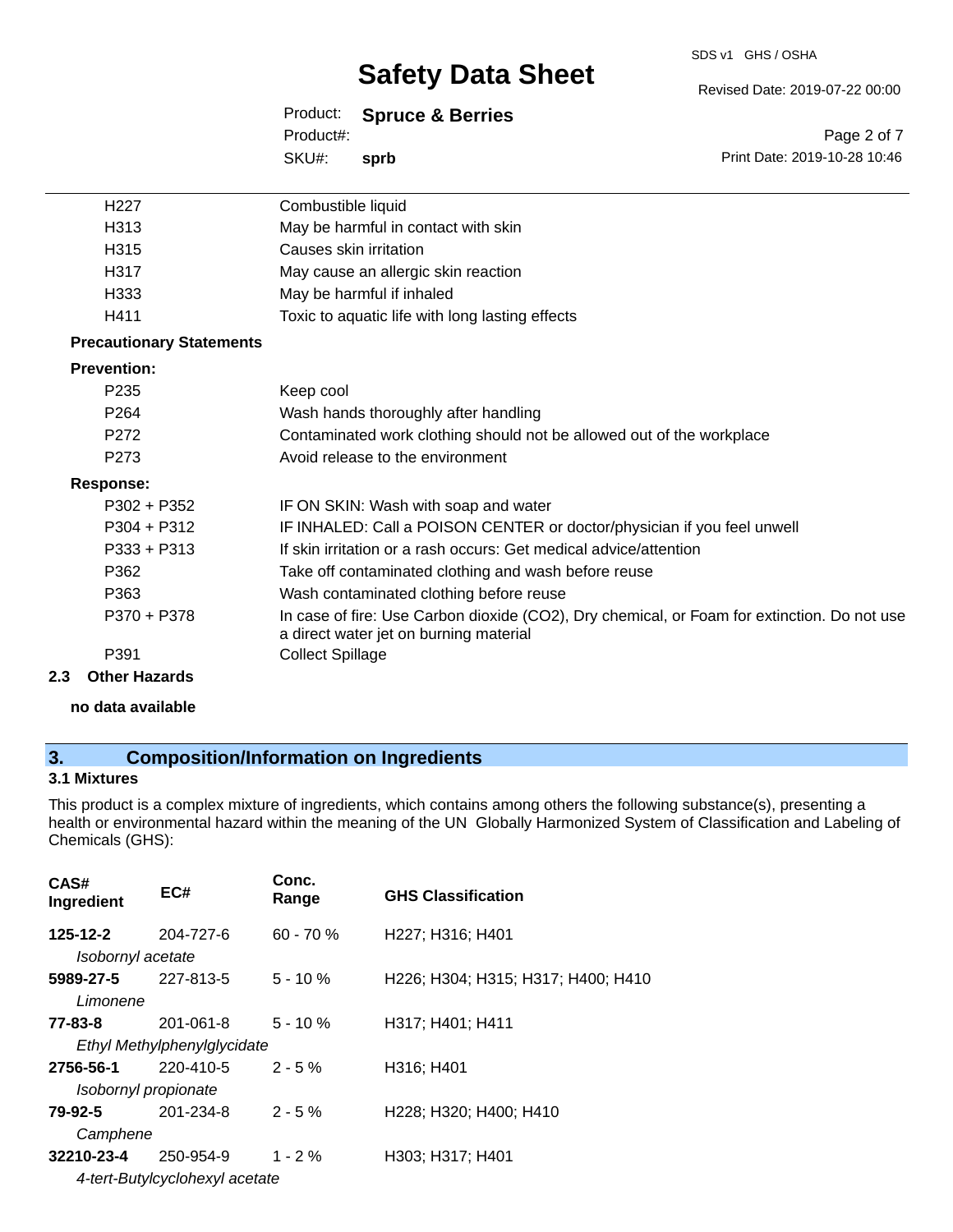SDS v1 GHS / OSHA

Revised Date: 2019-07-22 00:00

#### Product: **Spruce & Berries**

Product#:

SKU#: **sprb**

#### Page 3 of 7 Print Date: 2019-10-28 10:46

| CAS#<br>Ingredient | EC#                             | Conc.<br>Range                                           | <b>GHS Classification</b>           |
|--------------------|---------------------------------|----------------------------------------------------------|-------------------------------------|
| 8007-35-0          | 232-357-5                       | $1 - 2 \%$                                               | H316; H401; H411                    |
| Terpineol acetate  |                                 |                                                          |                                     |
| 128-37-0           | 204-881-4                       | $1 - 2\%$                                                | H316; H400; H410                    |
|                    | <b>Butylated hydroxytoluene</b> |                                                          |                                     |
| 13466-78-9         | 236-719-3                       | $0.1 - 1.0 \%$                                           | H226; H303; H304; H315; H317; H400; |
| delta-3-Carene     |                                 |                                                          | H410                                |
|                    |                                 | See Section 16 for full text of GHS classification codes |                                     |
|                    |                                 |                                                          |                                     |

See Section 16 for full text of GHS classification codes which where not shown in section 2

Total Hydrocarbon Content  $(\% w/w) = 11.63$ 

## **4. First Aid Measures 4.1 Description of first aid measures Inhalation:** Remove from exposure site to fresh air and keep at rest. Obtain medical advice. **Eye Exposure:** Flush immediately with water for at least 15 minutes. Contact physician if symptoms persist. **Skin Exposure:** Remove contaminated clothes. Wash thoroughly with water (and soap). Contact physician if symptoms persist. **Ingestion: Rinse mouth with water and obtain medical advice. Rinse mouth with water and obtain medical advice. 4.2 Most important symptoms and effects, both acute and delayed Symptoms:** no data available **Risks:** Risks: Refer to Section 2.2 "Hazard Statements" **4.3 Indication of any immediate medical attention and special treatment needed Treatment:** Treatment: Refer to Section 2.2 "Response" **5. Fire-Fighting measures 5.1 Extinguishing media Suitable:** Carbon dioxide (CO2), Dry chemical, Foam **Unsuitable** Do not use a direct water jet on burning material **5.2 Special hazards arising from the substance or mixture During fire fighting:** Water may be ineffective **5.3 Advice for firefighters Further information:** Standard procedure for chemical fires

### **6. Accidental Release Measures**

#### **6.1 Personal precautions, protective equipment and emergency procedures**

Avoid inhalation and contact with skin and eyes. A self-contained breathing apparatus is recommended in case of a major spill.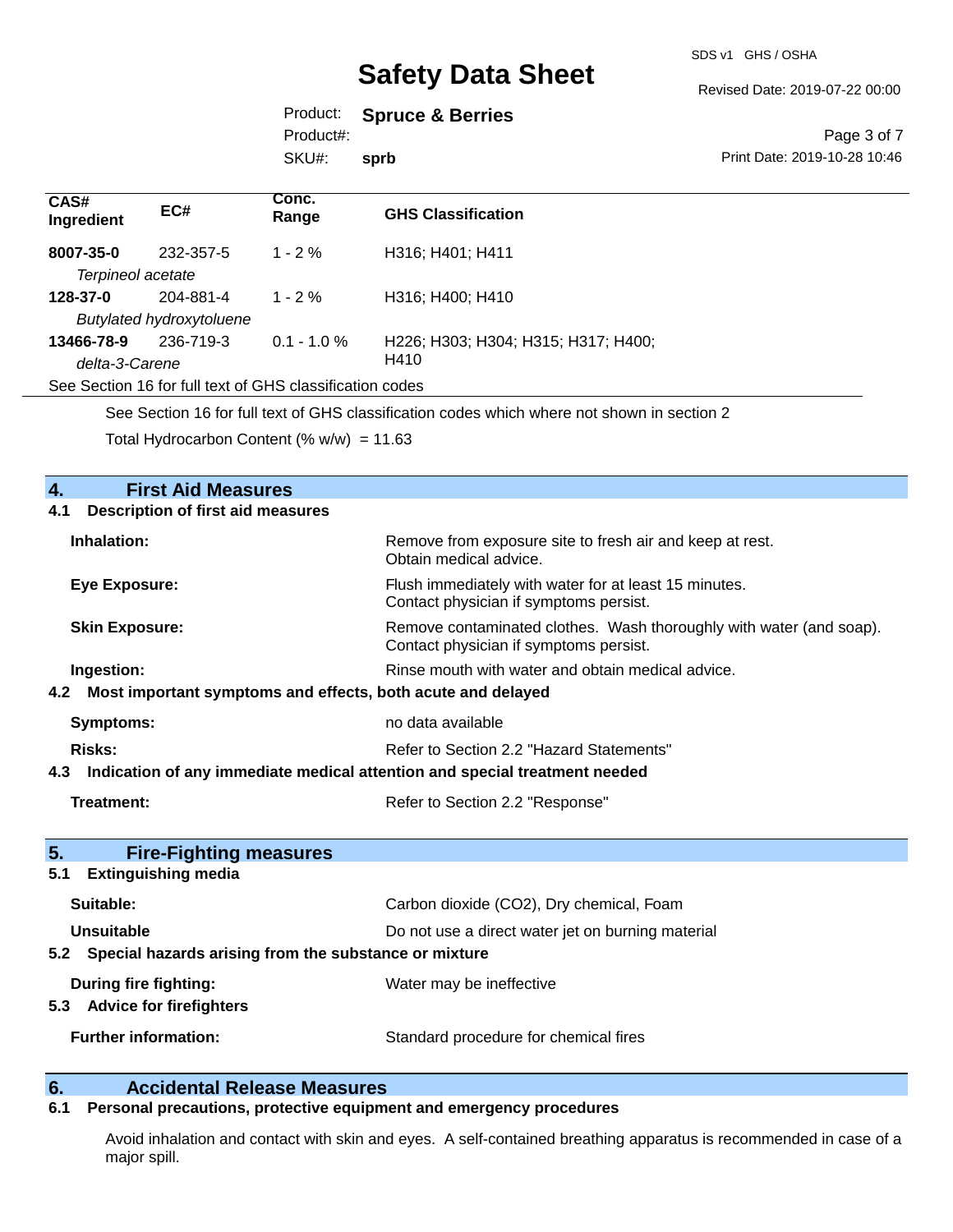Revised Date: 2019-07-22 00:00

Product: **Spruce & Berries** SKU#: Product#: **sprb**

Page 4 of 7 Print Date: 2019-10-28 10:46

#### **6.2 Environmental precautions**

Keep away from drains, soil, and surface and groundwater.

#### **6.3 Methods and materials for containment and cleaning up**

Clean up spillage promptly. Remove ignition sources. Provide adequate ventilation. Avoid excessive inhalation of vapors. Gross spillages should be contained by use of sand or inert powder and disposed of according to the local regulations.

#### **6.4 Reference to other sections**

Not Applicable

# **7. Handling and Storage**<br>**7.1** Precautions for safe handling

#### **7.1 Precautions for safe handling**

Apply according to good manufacturing and industrial hygiene practices with proper ventilation. Do not drink, eat or smoke while handling. Respect good personal hygiene.

#### **7.2 Conditions for safe storage, including any incompatibilities**

Store in a cool, dry and ventilated area away from heat sources and protected from light in tightly closed original container. Avoid uncoated metal container. Keep air contact to a minimum.

#### **7.3 Specific end uses**

No information available

#### **8. Exposure Controls/Personal Protection**

#### **8.1 Control parameters**

| <b>Exposure Limits:</b>                     |                |                              |       |       |      |                                                  |
|---------------------------------------------|----------------|------------------------------|-------|-------|------|--------------------------------------------------|
| <b>Component</b>                            |                |                              | ACGIH | ACGIH | OSHA | <b>OSHA</b><br>TWA ppm STEL ppm TWA ppm STEL ppm |
| 128-37-0<br><b>Butylated hydroxytoluene</b> |                |                              |       |       |      |                                                  |
| 13466-78-9                                  | delta-3-Carene |                              | 20    |       |      |                                                  |
| <b>Engineering Controls:</b>                |                | Use local exhaust as needed. |       |       |      |                                                  |

#### **8.2 Exposure controls - Personal protective equipment**

| Eye protection:                | Tightly sealed goggles, face shield, or safety glasses with brow guards and side shields, etc.<br>as may be appropriate for the exposure |
|--------------------------------|------------------------------------------------------------------------------------------------------------------------------------------|
| <b>Respiratory protection:</b> | Avoid excessive inhalation of concentrated vapors. Apply local ventilation where appropriate.                                            |
| <b>Skin protection:</b>        | Avoid Skin contact. Use chemically resistant gloves as needed.                                                                           |

#### **9. Physical and Chemical Properties**

#### **9.1 Information on basic physical and chemical properties**

| Appearance:            | Liquid                   |
|------------------------|--------------------------|
| Odor:                  | Conforms to Standard     |
| Color:                 | Colorless to Yellow Tint |
| Viscosity:             | Liquid                   |
| <b>Freezing Point:</b> | Not determined           |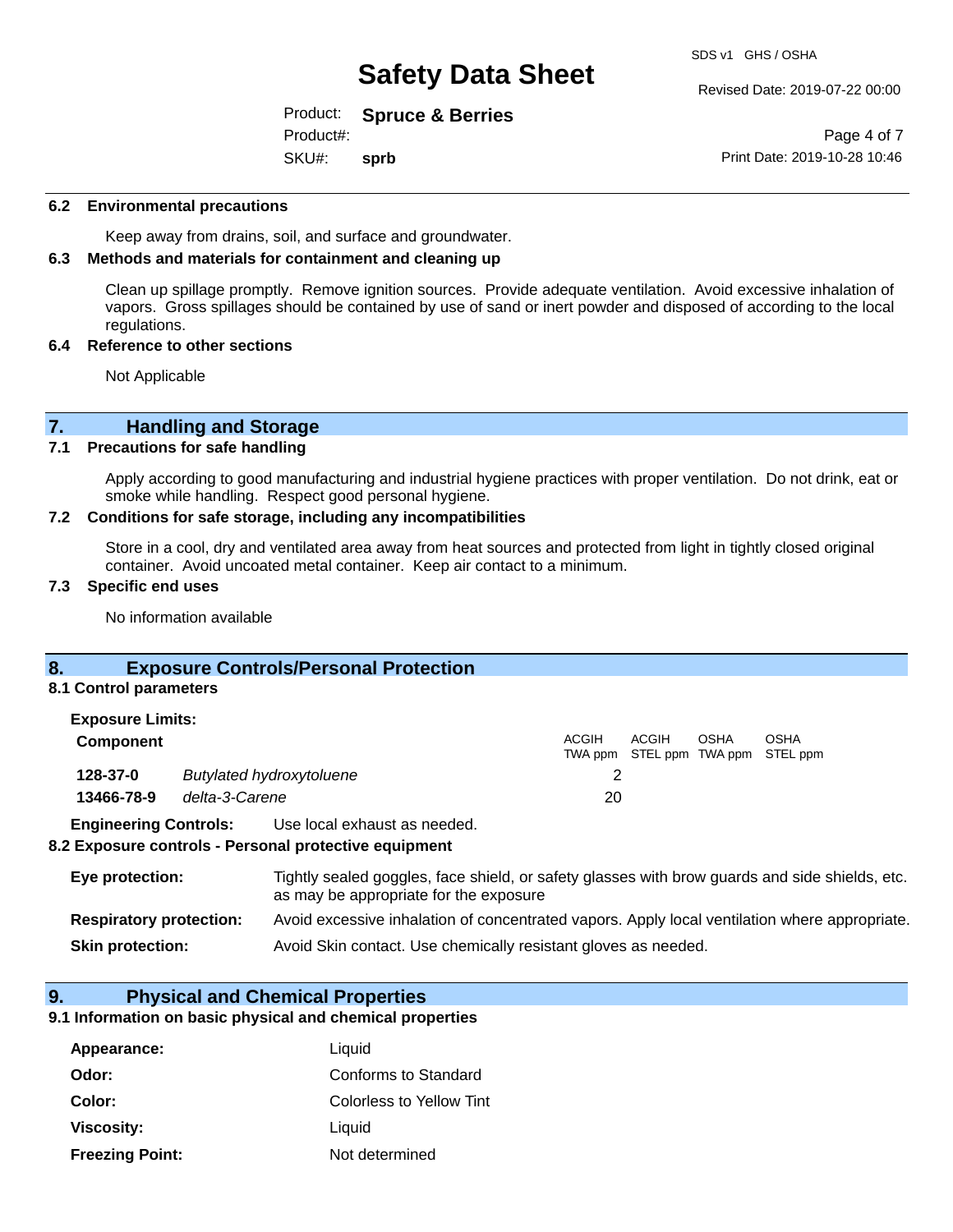#### SDS v1 GHS / OSHA

# **Safety Data Sheet**

|            | Product: Spruce & Berries |
|------------|---------------------------|
| Product#:  |                           |
| SKU#: sprb |                           |

Revised Date: 2019-07-22 00:00

Page 5 of 7 Print Date: 2019-10-28 10:46

| <b>Boiling Point:</b>        | Not determined  |
|------------------------------|-----------------|
| <b>Melting Point:</b>        | Not determined  |
| <b>Flashpoint (CCCFP):</b>   | 145 F (62.78 C) |
| <b>Auto flammability:</b>    | Not determined  |
| <b>Explosive Properties:</b> | None Expected   |
| <b>Oxidizing properties:</b> | None Expected   |
| Vapor Pressure (mmHg@20 C):  | 0.3682          |
| %VOC:                        | 0.37            |
| Specific Gravity @ 25 C:     | 0.9665          |
| Density @ 25 C:              | 0.9635          |
| Refractive Index @ 20 C:     | 1.4690          |
| Soluble in:                  | Oil             |

# **10. Stability and Reactivity**

| 10.1 Reactivity                         | None                                               |
|-----------------------------------------|----------------------------------------------------|
| <b>10.2 Chemical stability</b>          | Stable                                             |
| 10.3 Possibility of hazardous reactions | None known                                         |
| <b>10.4 Conditions to avoid</b>         | None known                                         |
| 10.5 Incompatible materials             | Strong oxidizing agents, strong acids, and alkalis |
| 10.6 Hazardous decomposition products   | None known                                         |

# **11. Toxicological Information**

### **11.1 Toxicological Effects**

Acute Toxicity Estimates (ATEs) based on the individual Ingredient Toxicity Data utilizing the "Additivity Formula"

| Acute toxicity - Oral - (Rat) mg/kg                | Not classified - the classification criteria are not met |
|----------------------------------------------------|----------------------------------------------------------|
| Acute toxicity - Dermal - (Rabbit) mg/kg           | (LD50: 3934.2891) May be harmful in contact with skin    |
| Acute toxicity - Inhalation - (Rat) mg/L/4hr       | (LD50: 83.8969) May be harmful if inhaled                |
| <b>Skin corrosion / irritation</b>                 | May be harmful if inhaled                                |
| Serious eye damage / irritation                    | Not classified - the classification criteria are not met |
| <b>Respiratory sensitization</b>                   | Not classified - the classification criteria are not met |
| <b>Skin sensitization</b>                          | May cause an allergic skin reaction                      |
| <b>Germ cell mutagenicity</b>                      | Not classified - the classification criteria are not met |
| Carcinogenicity                                    | Not classified - the classification criteria are not met |
| <b>Reproductive toxicity</b>                       | Not classified - the classification criteria are not met |
| Specific target organ toxicity - single exposure   | Not classified - the classification criteria are not met |
| Specific target organ toxicity - repeated exposure | Not classified - the classification criteria are not met |
| <b>Aspiration hazard</b>                           | Not classified - the classification criteria are not met |
|                                                    |                                                          |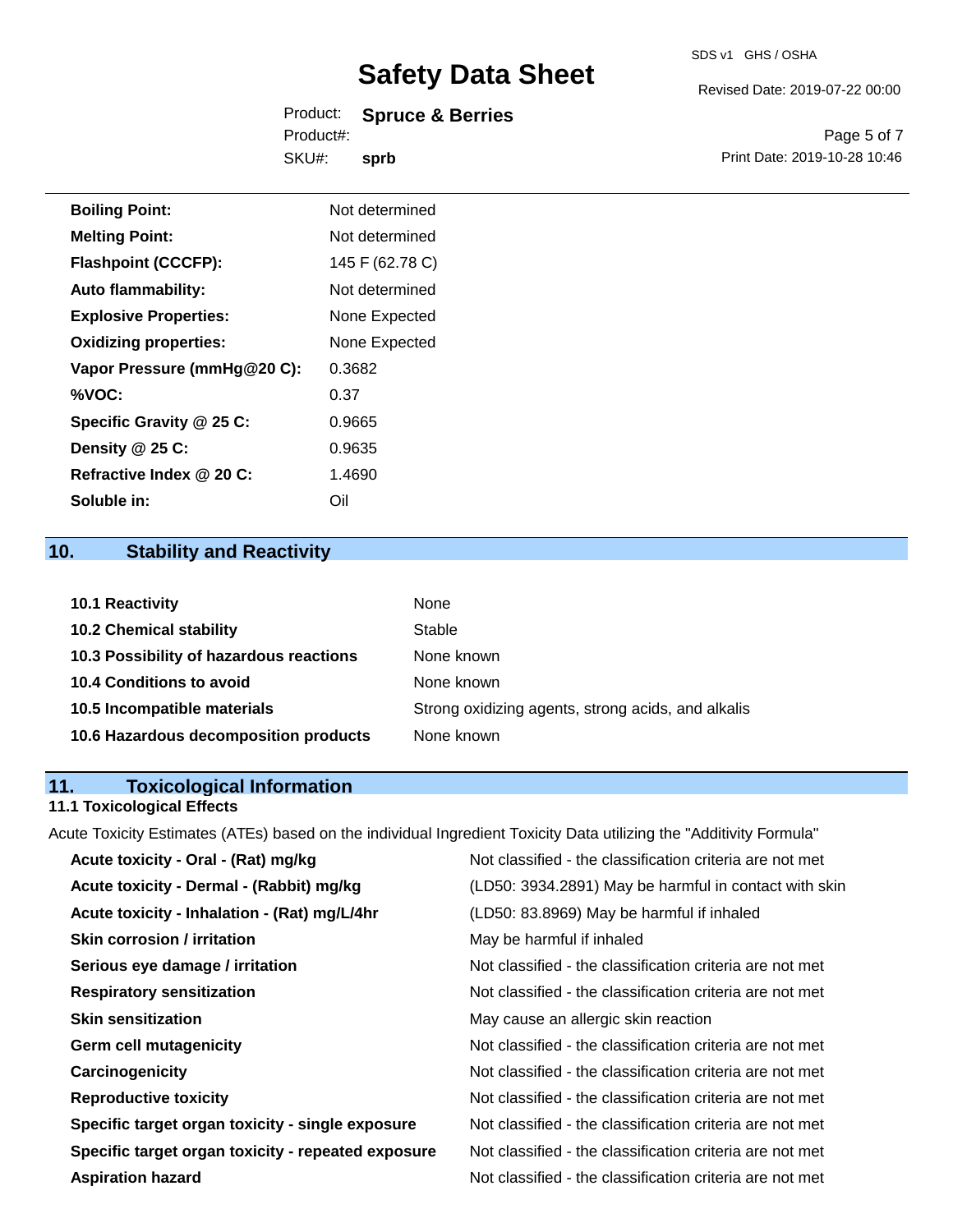Revised Date: 2019-07-22 00:00

Product: **Spruce & Berries** SKU#: Product#: **sprb**

Page 6 of 7 Print Date: 2019-10-28 10:46

### **12. Ecological Information**

| 12.1 Toxicity |  |
|---------------|--|
|               |  |

| <b>Acute acquatic toxicity</b>     | Not classified - the classification criteria are not met |
|------------------------------------|----------------------------------------------------------|
| <b>Chronic acquatic toxicity</b>   | Toxic to aquatic life with long lasting effects          |
| <b>Toxicity Data on soil</b>       | no data available                                        |
| <b>Toxicity on other organisms</b> | no data available                                        |
|                                    |                                                          |
| 12.2 Persistence and degradability | no data available                                        |
| 12.3 Bioaccumulative potential     | no data available                                        |
| 12.4 Mobility in soil              | no data available                                        |
| 12.5 Other adverse effects         | no data available                                        |

#### **13. Disposal Conditions**

#### **13.1 Waste treatment methods**

Do not allow product to reach sewage systems. Dispose of in accordance with all local and national regulations. Send to a licensed waste management company.The product should not be allowed to enter drains, water courses or the soil. Do not contaminate ponds, waterways or ditches with chemical or used container.

### **14. Transport Information**

| <b>Marine Pollutant</b>                                       | Yes. Ingredient of greatest environmental impact:<br>5989-27-5 : (5 - 10 %) : Limonene |                                     |                   |                 |               |
|---------------------------------------------------------------|----------------------------------------------------------------------------------------|-------------------------------------|-------------------|-----------------|---------------|
| <b>Regulator</b>                                              |                                                                                        | <b>Class</b>                        | <b>Pack Group</b> | <b>Sub Risk</b> | UN-nr.        |
| U.S. DOT (Non-Bulk)                                           |                                                                                        | Not Regulated - Not Dangerous Goods |                   |                 |               |
| <b>Chemicals NOI</b>                                          |                                                                                        |                                     |                   |                 |               |
| <b>ADR/RID (International Road/Rail)</b>                      |                                                                                        |                                     |                   |                 |               |
| <b>Environmentally Hazardous</b><br>Substance, Liquid, n.o.s. |                                                                                        | 9                                   | Ш                 |                 | <b>UN3082</b> |
| <b>IATA (Air Cargo)</b>                                       |                                                                                        |                                     |                   |                 |               |
| <b>Environmentally Hazardous</b><br>Substance, Liquid, n.o.s. |                                                                                        | 9                                   | Ш                 |                 | <b>UN3082</b> |
| <b>IMDG (Sea)</b>                                             |                                                                                        |                                     |                   |                 |               |
| <b>Environmentally Hazardous</b><br>Substance, Liquid, n.o.s. |                                                                                        | 9                                   | Ш                 |                 | UN3082        |

#### **15. Regulatory Information**

#### **U.S. Federal Regulations**

**TSCA (Toxic Substance Control Act)** All components of the substance/mixture are listed or exempt

**40 CFR(EPCRA, SARA, CERCLA and CAA)** This product contains NO components of concern.

**U.S. State Regulations**